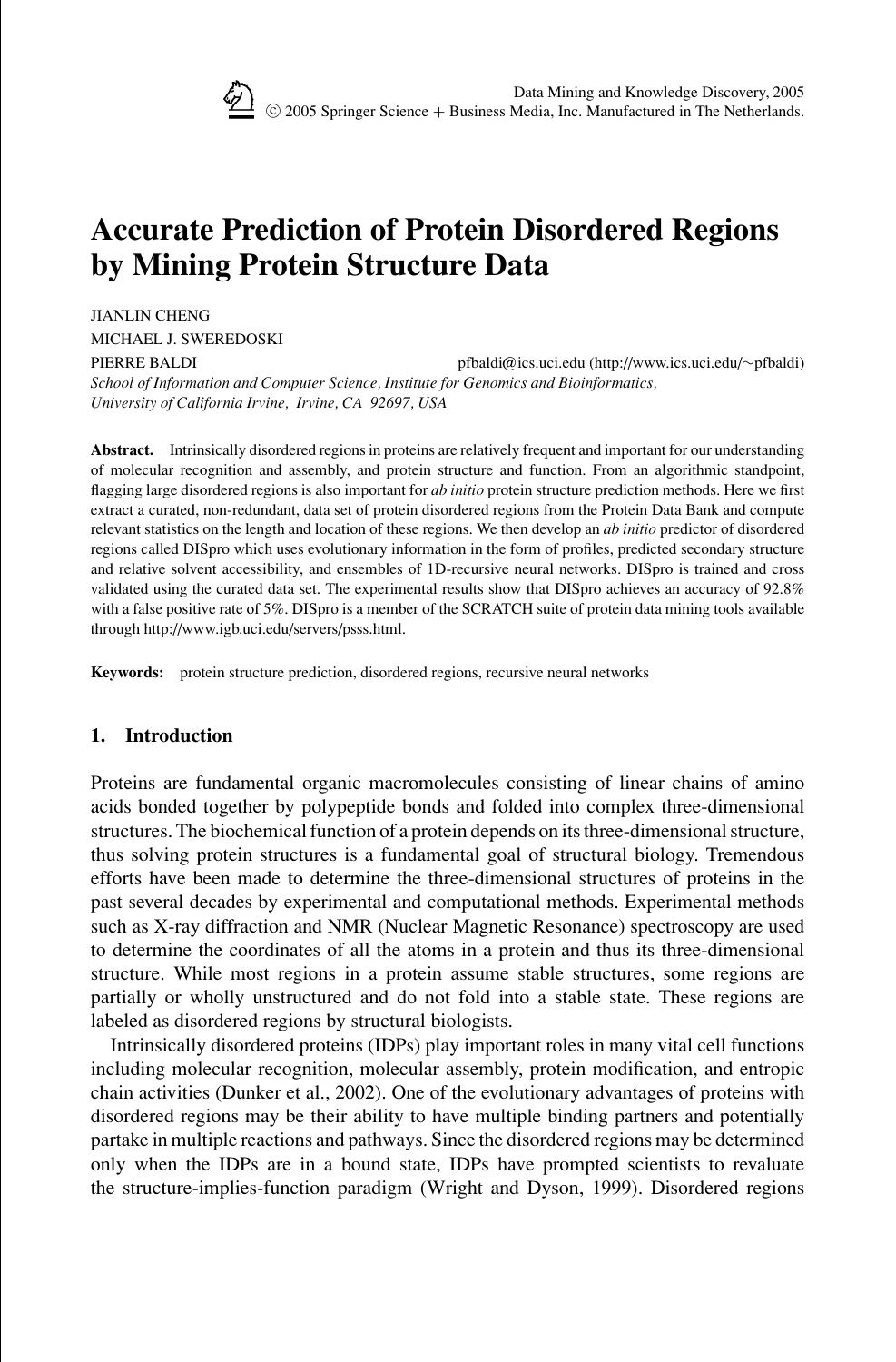have also been associated with low sequence complexity and an early survey of protein sequences based on sequence complexity predicted that a substantial fraction of proteins contain disordered regions (Wootton, 1994). This prediction has been confirmed to some extent in recent years by the growth of IDPs in the Protein Data Bank (PDB) (Berman et al., 2000), which currently contains about 26,000 proteins and 16,300,000 residues. Thus the relatively frequent occurrence of IDPs and their importance for understanding protein structure/function relationships and cellular processes makes it worthwhile to develop predictors of protein disordered regions. Flagging large disordered regions may also be important for *ab initio* protein structure prediction methods. Furthermore, since disordered regions often hamper crystallization, the prediction of disordered regions could provide useful information for structural biologists and help guide experimental designs. In addition, disordered regions can cause the poor expression of a protein in bacteria, thus making it difficult to manufacture the protein for crystallization or other purposes. Hence, disordered region predictions could provide biologists with important information that would allow them to improve the expression of the protein. For example, if the N or C termini regions were disordered, they could be omitted from the gene.

Comparing disorder predictors can be difficult due to the lack of a precise definition of disorder. Several definitions exist in the literature including loop/coil regions where the carbon alpha  $(C_{\alpha})$  on the protein backbone has a high temperature factor and residues in the PDB where coordinates are missing as noted in a REMARK465 PDB record (Linding et al., 2003). Here, consistent with Ward et al. (2004), we define a disordered residue as any residue for which no coordinates exist in the corresponding PDB file.

Previous attempts at predicting disordered regions have used sequence complexity, support vector machines, and neural networks (Wootton, 1994; Dunker et al., 2002; Linding et al., 2003; Ward et al., 2004). Our method for predicting disordered regions, called DISpro, involves the use of evolutionary information in the form of profiles, predicted secondary structure and relative solvent accessibility, and 1D-recursive neural networks (1D-RNN). These networks are well suited for predicting protein properties and have been previously used in our SCRATCH suite of predictors, including our secondary structure and relative solvent accessibility predictions (Pollastri et al., 2001a, 2001b; Baldi and Pollastri, 2003).

#### **2. Methods**

# *2.1. Data*

The proteins used for the training and testing of DISpro were obtained from the PDB in May 2004. At that time, 7.6% (3,587) of the protein chains in the PDB obtained by X-ray crystallography contained at least one region of disorder at least three residues in length. Most of these disordered regions were short segments near the two ends of protein chains (N- and C-termini).

We first filtered out any proteins that were not solved by X-ray diffraction methods, were less than 30 amino acids in length, or had resolution coarser than 2.5 Å. Next, the proteins were broken down into their individual chains. For the creation of our training and testing sets, we selected only protein chains that had sections of disordered regions strictly greater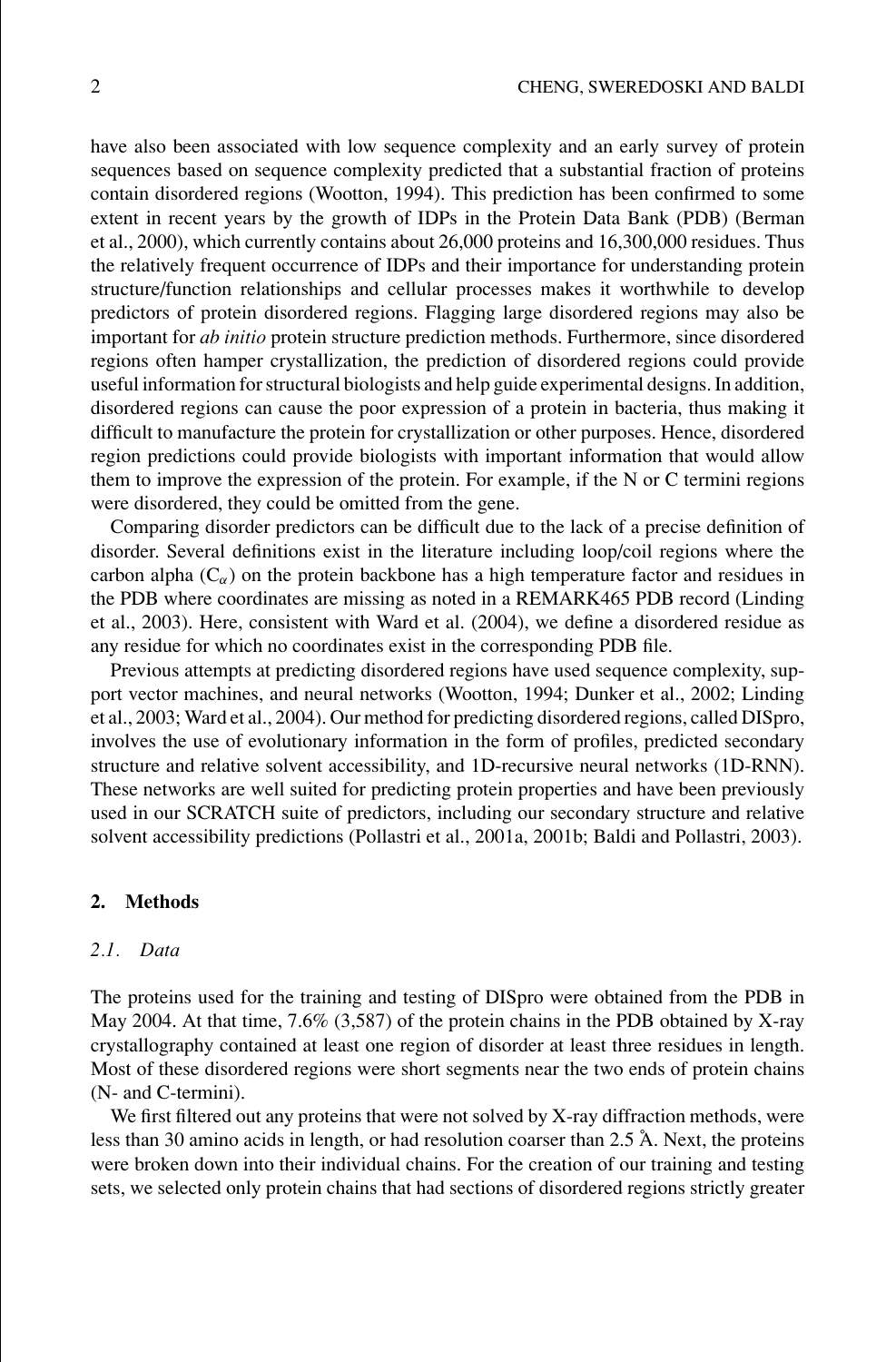than three residues in length. The determination of residues as being ordered or disordered is based on the existence of an ATOM field (coordinate) for  $C_{\alpha}$  atom of a given residue in the PDB file. If no ATOM records exist for a residue listed in the SEQRES record, the residue is classified as disordered.

We then filtered out homologous protein chains using UniqueProt (Mika and Rost, 2003) with a threshold HSSP value of 10. The HSSP value between two sequences is a measure of their similarity taking into account both sequence identity and sequence length. An HSSP value of 10 corresponds roughly to 30% sequence identity for a global alignment of length 250 amino acids.

Secondary structure and relative solvent accessibility were then predicted for all the remaining chains by SSpro and ACCpro (Pollastri et al., 2001a, b; Baldi and Pollastri, 2003). Using predicted, rather than true secondary structure and solvent accessibility, which are easily-obtainable by the DSSP program (Kabsch and Sander, 1983), introduces additional robustness in the predictor, especially when it is applied to sequences with little or no homology to sequences in the PDB. The filtering procedures resulted in a set of 723 nonredundant disordered chains. To leverage evolutionary information, PSI-BLAST (Altschul et al., 1997) is used to generate profiles by aligning all chains against the Non-Redundant (NR) database, as in (Jones, 1999; Przybylski and Rost, 2002; Pollastri et al., 2001b). As in the case of secondary structure prediction, profiles rather than primary sequences are used in the input, as explained in next section. Finally, these chains were randomly split into ten subsets of approximately equal size for ten-fold cross-validated training and testing. The final dataset is available at: http://www.ics.uci.edu/∼baldig/scratch/.

The final dataset has  $215,612$  residues,  $6.4\%$  (13,909) of which are classified as disordered. Of the 13,909 disordered residues, 13.8% (1,924) are part of long regions of disorder (≥30 AA). Figure [1](#page-3-0) shows a histogram of the frequency of disordered region lengths in our dataset.

## *2.2. Input and output of neural networks*

The problem of predicting disordered regions can be viewed as a binary classification problem for each residue along a one dimensional (1-D) protein chain. The residue at position *i* is labeled as ordered or disordered. A variety of machine learning methods can be applied to this problem, such as probabilistic graphical models, kernel methods, and neural networks. DISpro employs 1-D recursive neural networks (1D-RNN)(Baldi and Pollastri, 2003). For each chain, our input is the 1-D array *I*, where the size of *I* is equal to the number of residues in the chain and each entry  $I_i$  is a vector of dimension 25 encoding the profile as well as secondary structure and relative solvent accessibility at position *i*. Specifically, twenty of the values are real numbers which correspond to the amino acid frequencies in the corresponding column of the profile. The other five values are binary. Three of the values correspond to the predicted secondary structure class (Helix, Strand, or Coil) of the residue and the other two correspond to the predicted relative solvent accessibility of the residue (i.e., under or over 25% exposed).

The training target for each chain is the 1-D binary array  $T$ , whereby each  $T_i$  equals 0 or 1 depending on whether residue at position *i* is ordered or disordered. Neural networks (or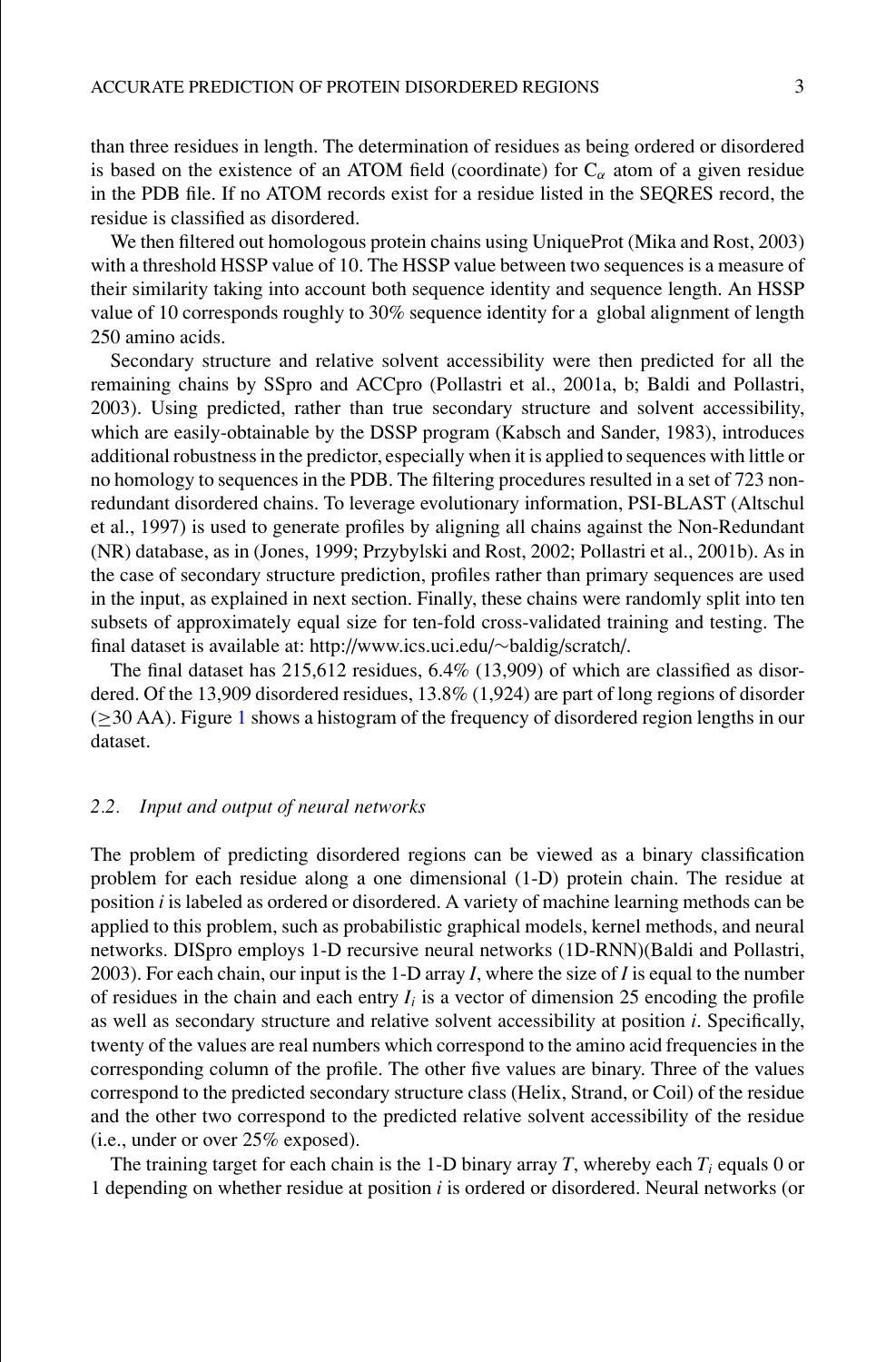<span id="page-3-0"></span>

Figure 1. Frequency of lengths of disordered regions.

other machine learning methods) can be trained on the data set to learn a mapping from the input array *I* onto an output array *O*, whereby  $O_i$  is the predicted probability that residue at position *i* is disordered. The goal is to make the output *O* as close as possible to the target *T*.

## *2.3. The architecture of 1-D-recursive neural networks (1D-RNNs)*

The architecture of the 1D-RNNs used in this study is derived from the theory of probabilistic graphical models, but use a neural network parameterization to speed up belief propagation and learning (Baldi and Pollastri, 2003). 1D-RNNs combine the flexibility of Bayesian networks with the fast, convenient, parameterization of artificial neural networks without the drawbacks of standard feedforward neural networks with fixed input size. Under this architecture, the output  $O_i$  depends on the entire input *I* instead of a local fixed-width window centered at position *i*. Thus, 1D-RNNs can handle inputs with variable length and allow classification decisions to be made based on contextual long-ranged information outside of the traditional local input window. Since 1D-RNNs use weight sharing in both their forward and backward recursive networks (see below), only a fixed number of weights are required to handle propagation of long-ranged information. This is in contrast to local window approaches, where the number of weights (parameters) typically grows linearly with the size of the window, increasing the danger of overfitting. Nevertheless, it is important to recognize that since the problem of disordered region prediction can be formulated as a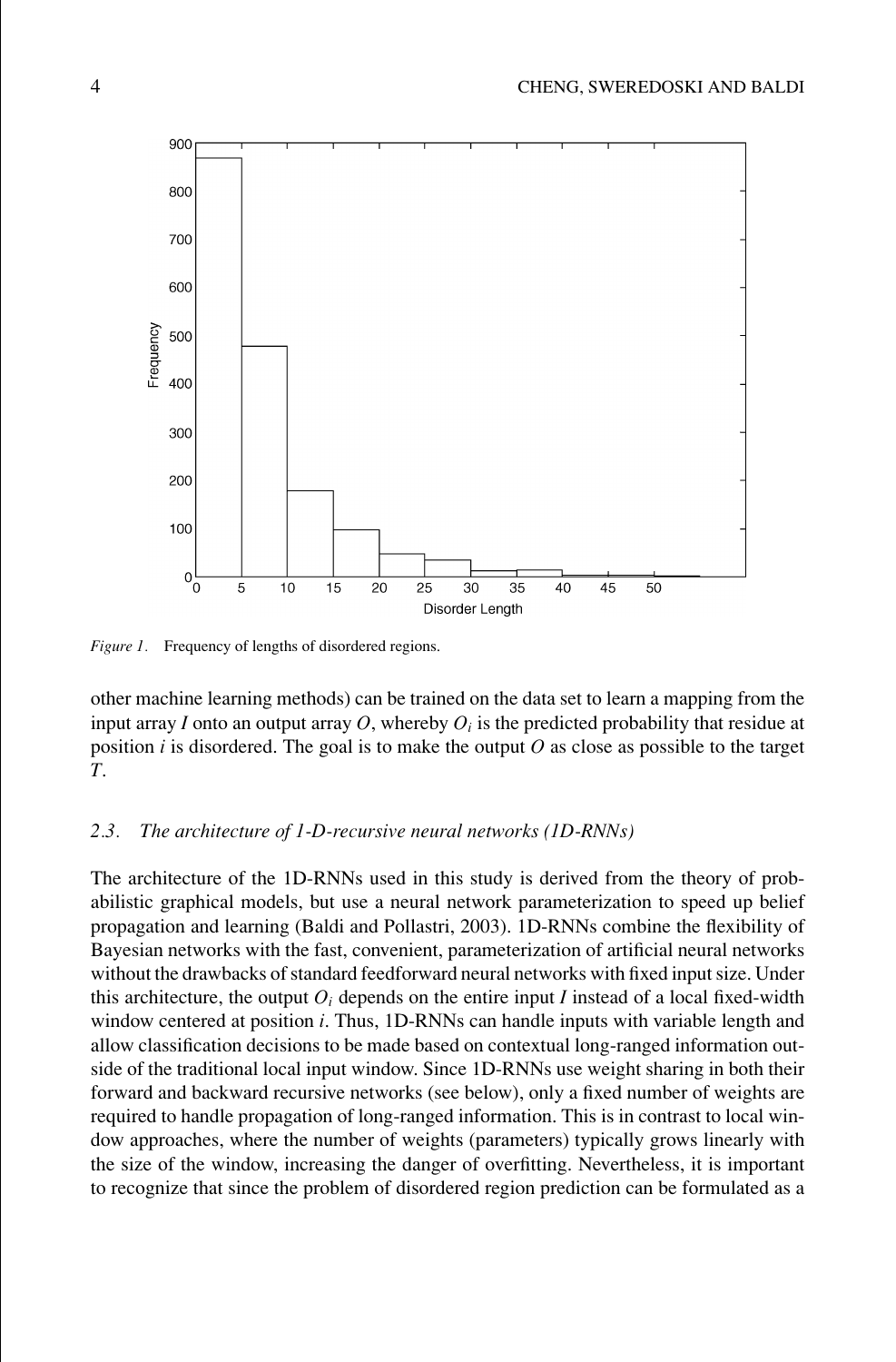standard classification problem, other machine learning or data mining algorithms such as feed forward neural networks or support vector machines can in principle be applied to this problem effectively, provided great care is given to the problem of overfitting.

<span id="page-4-0"></span>The architecture of the 1D-RNN is described in figures [2](#page-4-0) and [3](#page-4-1) and is associated with a set of input variables  $I_i$ , a forward  $H_i^F$  and backward  $H_i^B$  chain of hidden variables, and a set  $O_i$  of output variables. In terms of probabilistic graphical models (Bayesian networks), this architecture has the connectivity pattern of an input-output HMM (Bengio and Frasconi,



<span id="page-4-1"></span>*Figure 2.* 1D-RNN associated with input variables, output variables, and both forward and backward chains of hidden variables.



*Figure 3.* A 1D-RNN architecture with a left (*forward*) and right (*backward*) context associated with two recurrent networks (*wheels*).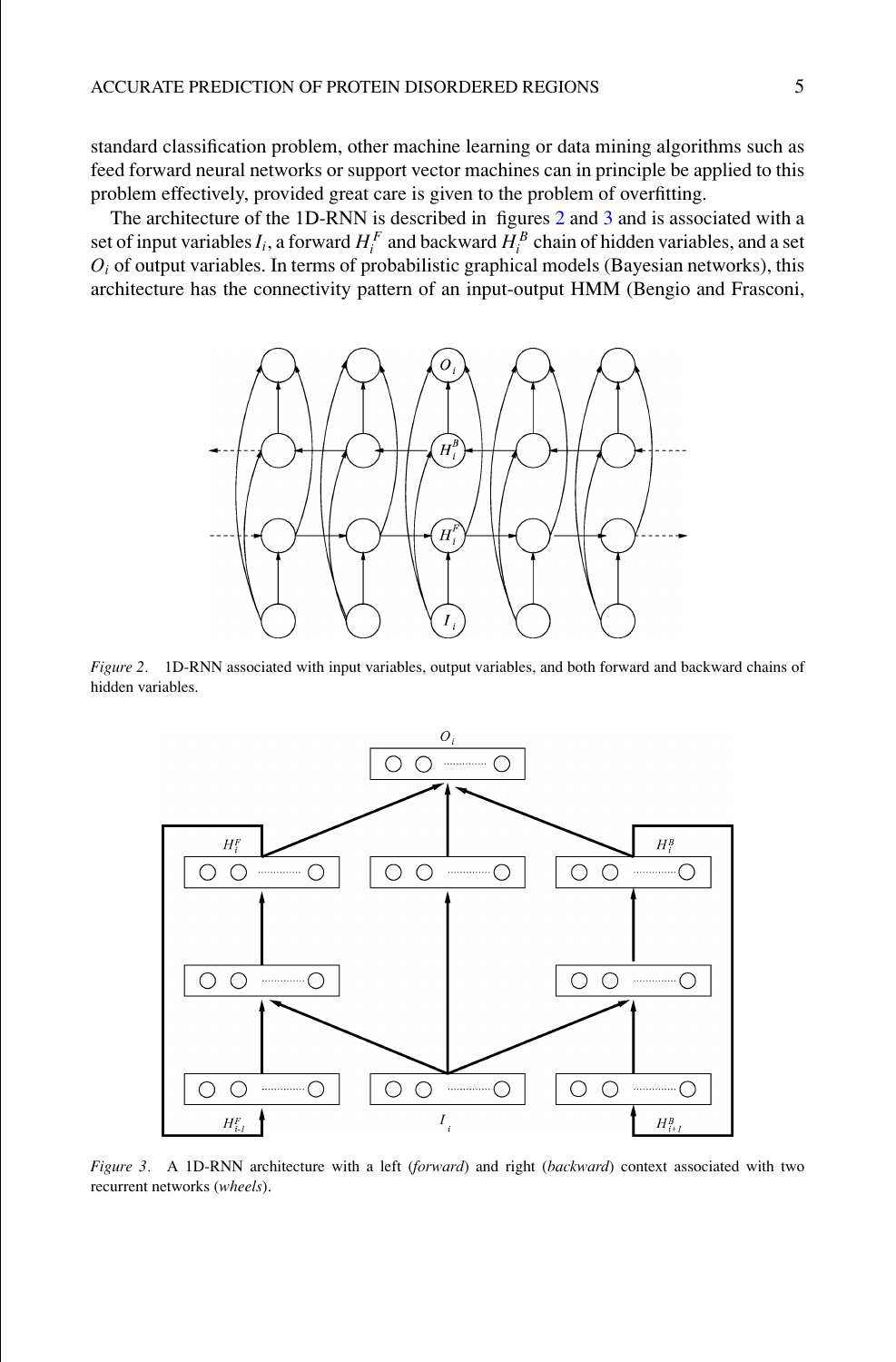1996), augmented with a backward chain of hidden states. The backward chain is of course optional and used here to capture the spatial, rather than temporal, properties of biological sequences.

The relationship between the variables can be modeled using three separate neural networks to compute the output, forward, and backward variables respectively. These neural networks are replicated at each position *i*; (i.e., weight sharing). One fairly general form of weight sharing is to assume stationarity for the forward, backward, and output networks, which leads to a 1D-RNN architecture, previously named a bidirectional RNN architecture (BRNN), and is implemented using three neural networks  $\mathcal{N}_0$ ,  $\mathcal{N}_F$ , and  $\mathcal{N}_B$  in the form

$$
O_i = \mathcal{N}_O(I_i, H_i^F, H_i^B)
$$
  
\n
$$
H_i^F = \mathcal{N}_F(I_i, H_{i-1}^F)
$$
  
\n
$$
H_i^B = \mathcal{N}_B(I_i, H_{i+1}^B)
$$
\n(1)

as depicted in figure [3.](#page-4-1) In this form, the output depends on the local input  $I_i$  at position  $i$ , the forward (upstream) hidden context  $H_i^F \in \mathbb{R}^n$  and the backward (downstream) hidden context  $H_i^B \in \mathbb{R}^m$ , with usually  $m = n$ . The boundary conditions for  $H_i^F$  and  $H_i^B$  can be set to 0, i.e.  $H_0^F = H_{N+1}^B = 0$  where *N* is the length of the sequence being processed. Alternatively these boundaries can also be treated as a learnable parameter. Intuitively, we can think of  $\mathcal{N}_F$  and  $\mathcal{N}_B$  in terms of two "wheels" that can be rolled along the sequence. For the prediction at position *i*, we roll the wheels in opposite directions starting from the N- and C-terminus and up to position *i*. We then combine the wheel outputs at position *i* together with the input  $I_i$  to compute the output prediction  $O_i$  using  $\mathcal{N}_O$ .

The output  $O_i$  for each residue position  $i$  is computed by two normalized-exponential units, which is equivalent to one logistic output unit. The error function is the relative entropy between the true distribution and the predicted distribution.

All the weights of the 1D-RNN architecture, including the weights in the recurrent wheels, are trained in supervised fashion using a generalized form of gradient descent on the error function, derived by unfolding the wheels in space. To improve the statistical accuracy, we average over an ensemble of five trained models to make prediction.

### **3. Results**

We evaluate DISpro using ten-fold cross validation on the curated dataset of 723 nonredundant protein chains. The resulting statistics for DISpro are given in Table [1,](#page-6-0) including a separate report for the special subgroup of long disordered regions(>30 residues), which have been shown to have different sequence patterns than N- and C-termini disordered regions (Li et al., 1999). Performance is assessed using a variety of standard measures including correlation coefficients, area under the ROC curves, Accuracy at 5% FPR (False Positive Rate), Precision [TP/(TP + FP)], and Recall [TP/(TP + FN)]. The accuracy at 5% FPR is defined as  $[(TP + TN)/(TP + FP + TN + FN)]$  when the decision threshold is set so that 5% of the negative cases are above the decision threshold. Here, TP, FP, TN, and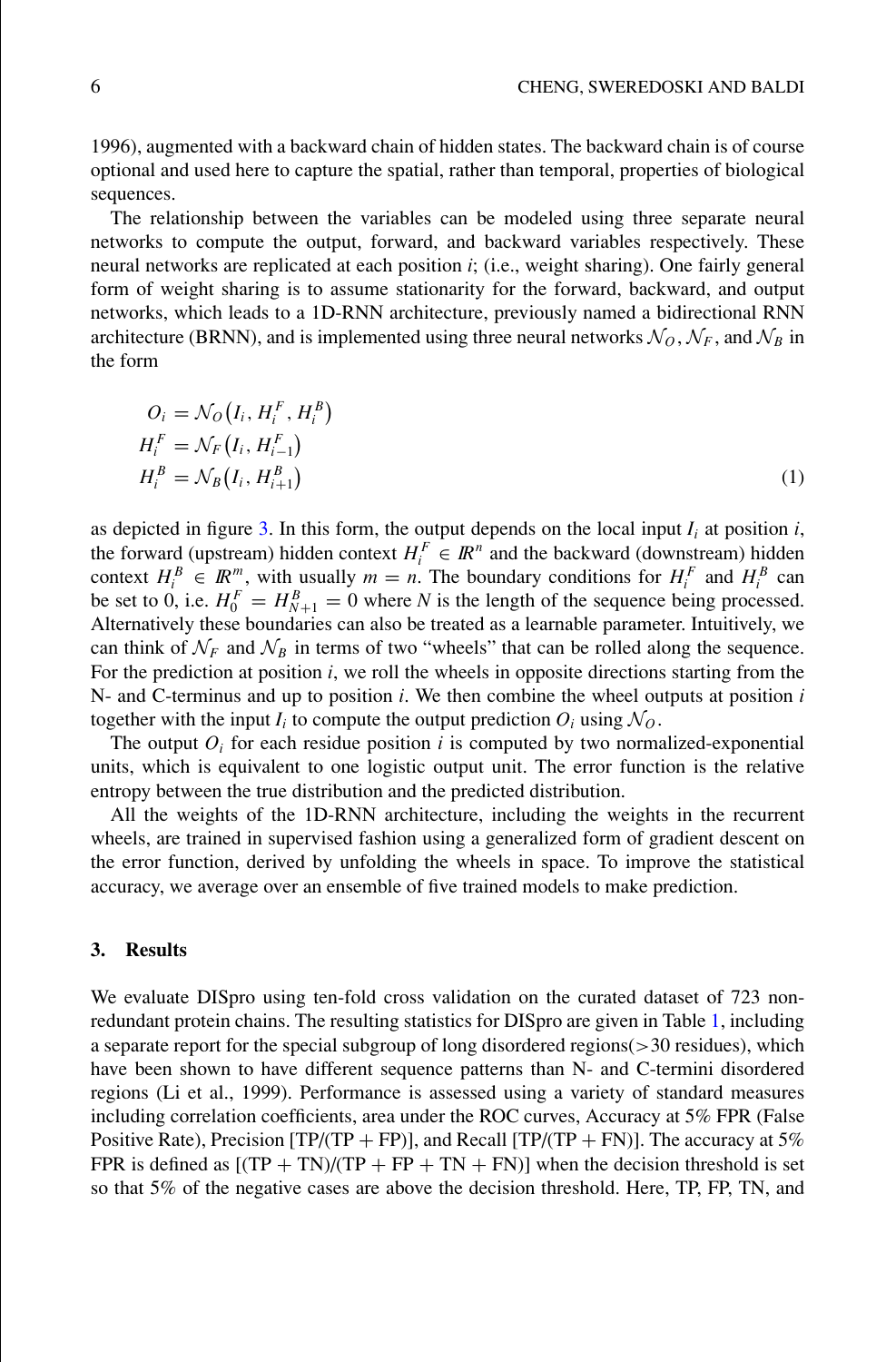

<span id="page-6-1"></span><span id="page-6-0"></span>*Table 1.* Results for DISpro on 723 non-homologous protein chains.

*Figure 4.* ROC curve for DISpro on set of 723 protein chains.

FN refer to the number of true positives, false positives, true negatives, and false negatives respectively.

The area under the ROC curve of DISpro computed on all regions is .878. An ROC area of .90 is generally considered a very accurate predictor. An area of 1.00 would correspond to a perfect predictor and an area of .50 would correspond to a random predictor. At 5% FRP, the TPR is 92.8% for all disordered regions. DISpro achieves a precision and recall rate of 75.4 and 38.8% respectively, when the decision threshold is set at .5. Figure [4](#page-6-1) shows the ROC curves of DISpro corresponding to all disordered regions and to disordered regions 30 residues or more in length. It shows that the long disordered regions are harder to predict than the shorter disordered regions.

We have also compared our results to those of other predictors from CASP5 (Ward et al., 2004) (Critical Assessment of Structure Prediction). The set of proteins from CASP5 should be considered a fair test since each chain had a low HSSP score (<7) in comparison to our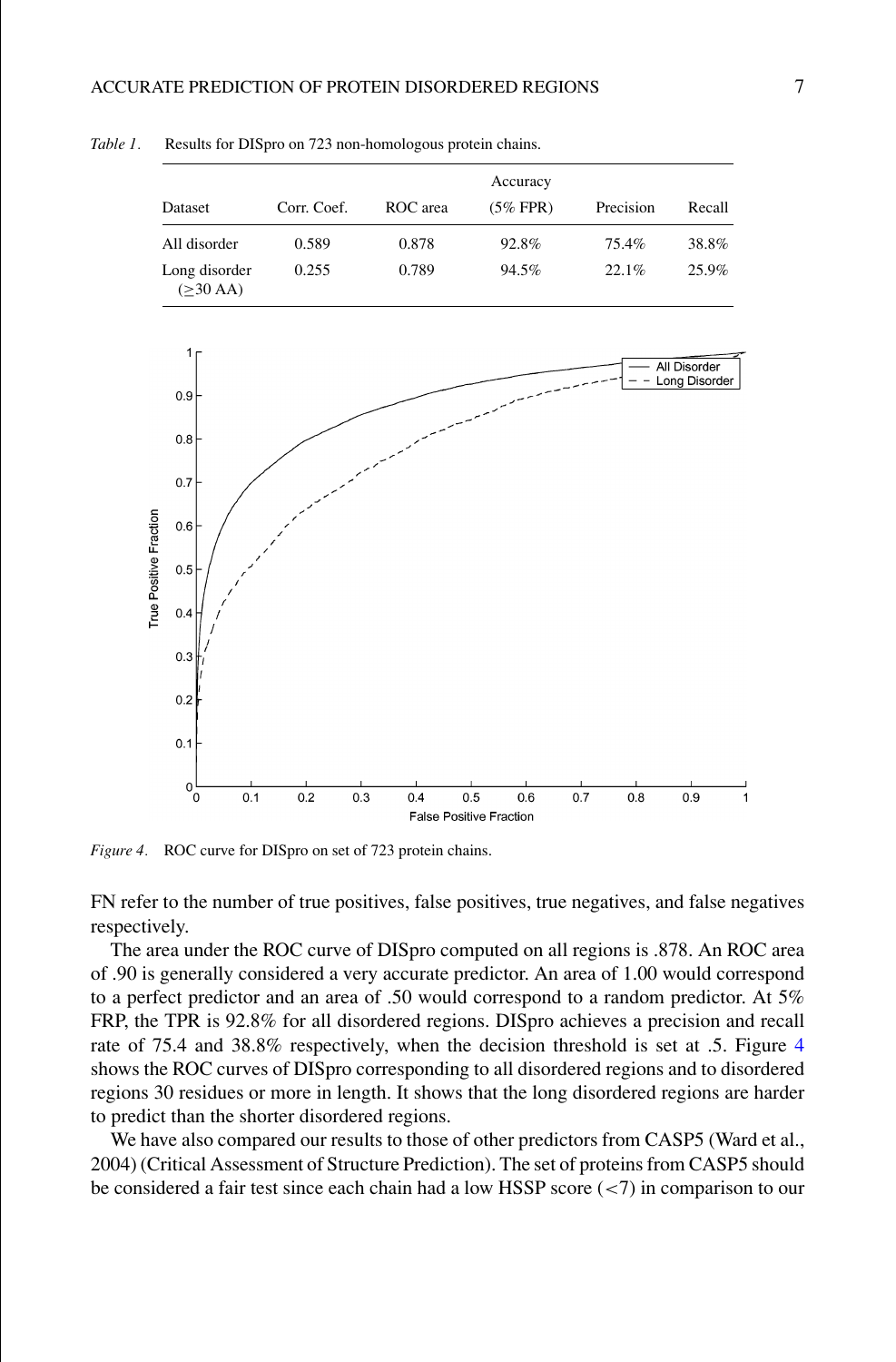| Predictor              | Corr. coef. | ROC area | Accuracy (5% FPR) |
|------------------------|-------------|----------|-------------------|
| <b>DISpro</b>          | 0.51        | 0.935    | 93.2%             |
| DISOPRED <sub>2</sub>  | 0.52        | 0.900    | 93.1%             |
| Dunker VLXT            | 0.31        | 0.809    | 91.4%             |
| Dunker VL <sub>2</sub> | 0.36        | 0.786    | 91.8%             |
| Obradovic VL3          | 0.38        | 0.801    | 92.1%             |
| FoldIndex              | 0.26        | 0.738    | 91.0%             |

<span id="page-7-0"></span>*Table 2.* Summary of comparison results for six predictors using the proteins from CASP5. Results for predictors other than DISpro were reported by Ward et al. (2004).

training set. Table [2](#page-7-0) shows our results in comparison to other predictors. DISpro achieves an ROC area of 0.935, better than all the other predictors. The correlation coefficient of DISpro is 0.51, roughly the same as DISOPRED2. The accuracy of DISpro at a 5% FPR is 93.2% on the CASP5 protein set. Thus, on the CASP5 protein set, DISpro is roughly equal or slightly better than all the other predictors on all three performance measures. DISOPRE2 and DISpro performance appear to be similar and significantly above all other predictors.

#### **4. Conclusion**

DISpro is a predictor of protein disordered regions which relies on machine learning methods and leverages evolutionary information as well as predicted secondary structure and relative solvent accessibility. Our results show that DISpro achieves an accuracy of 92.8% with a false positive rate of 5% on large cross-validated tests. Likewise, DISpro achieves an ROC area of 0.88.

There are several directions for possible improvement of DISpro and disordered region predictors in general that are currently under investigation. To train better models, larger training sets of proteins with disordered regions can be created as new proteins are deposited in the PDB. In addition, protein sequences containing no disordered regions, which are currently excluded from our current datasets, may also be included in the training set to decrease the false positive rate.

Our results confirm that short and long disordered region behave differently and therefore it may be worth training two separate predictors. In addition, it is also possible to train a separate predictor to detect whether a give protein chain contains any disordered regions or not using another machine learning technique, such as kernel methods, for classification, as is done for proteins with or without disulphide bridges (Frasconi et al., 2002). Results derived from contact map predictors (Baldi and Pollastri, 2003) may also be used to try to further boost the prediction performance. It is reasonable to hypothesize that disordered regions ought to have poorly defined contacts. We are also in the process of adding to DISpro the ability to directly incorporate disorder information from homologous proteins. Currently, such information is only used indirectly by the 1D-RNNs. Prediction of disordered regions in proteins that have a high degree of homology to proteins in the PDB should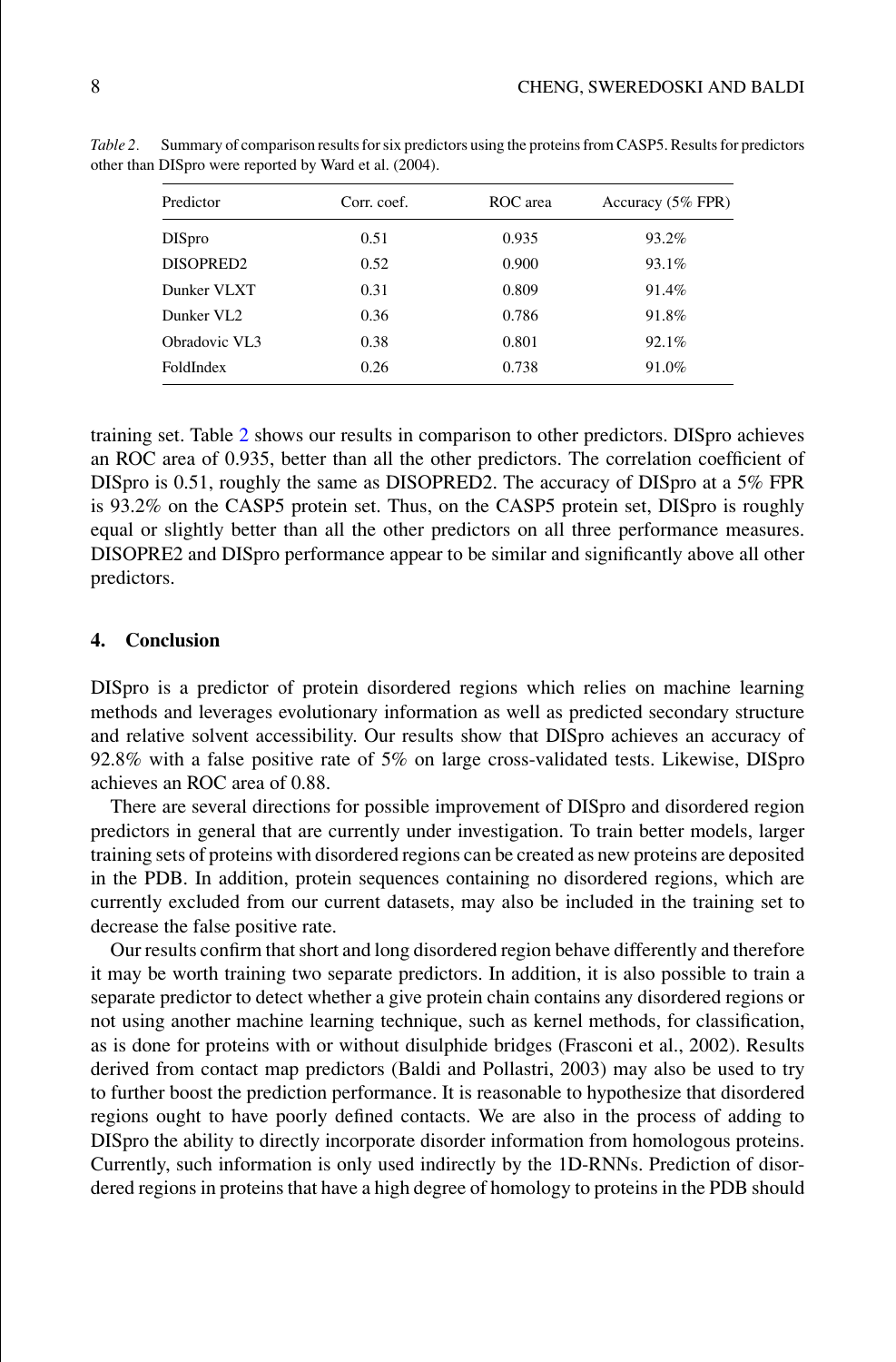not proceed entirely from scratch but leverage the readily available information about disordered regions in the homologous proteins. Large disordered regions may be flagged and be removed or treated differently in *ab initio* tertiary structure prediction methods. Thus it might be useful to incorporate disordered region predictions into the full pipeline of protein tertiary structure prediction. Finally, beyond disorder prediction, bioinformatics integration of information from different sources may shed further light on the nature and role of disordered regions. In particular, if disordered regions act like reconfigurable switches allowing certain proteins to partake in multiple interactions and pathways, one might be able to cross-relate information from pathway and/or protein-protein interaction databases with protein structure databases.

#### **Acknowledgments**

The authors wish to thank anonymous reviewers for helpful comments. Work supported by the Institute for Genomics and Bioinformatics at UCI and a Laurel Wilkening Faculty Innovation award, an NIH Biomedical Informatics Training grant (LM-07443-01), an NSF MRI grant (EIA-0321390), a Sun Microsystems award, a grant from the University of California Systemwide Biotechnology Research and Education Program (UC BREP) to PB.

#### **References**

- Altschul, S., Madden, T., Schaffer, A., Zhang, J., Zhang, Z., Miller, W., and Lipman, D. 1997. Gapped blast and psi-blast: A new generation of protein database search programs. Nucleic Acids Res., 25(17):3389–3402.
- Baldi, P. and Pollastri, G. 2003. The principled design of large-scale recursive neural network architectures–DAG-RNNs and the protein structure prediction problem. Journal of Machine Learning Research, 4:575–602.
- Bengio, Y. and Frasconi, P. 1996. Input-output HMM's for sequence processing. IEEE Transactions on Neural Networks, 7(5):1231–1249.
- Berman, H.M., Westbrook, J., Feng, Z., Gilliland, G., Bhat, T.N., Weissig, H., Shindyalov, I.N., and Bourne, P. 2000. The protein data bank. Nucleic Acids Research, 28:235–242.
- Dunker, A.K., Brown, C.J., Lawson, J.D., Iakoucheva, L.M. and Obradovic, Z. 2002. Intrinsic disorder and protein function. Biochemistry, 41(21):6573–6582.
- Frasconi, P., Passerini, A., and Vullo, A. 2002. A two-stage svm architecture for predicting the disulfide bonding state of cysteines. In Proc. IEEE Workshop on Neural Networks for Signal Processing, pp. 25–34.
- Jones, D.T. 1999. Protein secondary structure prediction based on position-specific scoring matrices. J. Mol. Biol., 292:195–202.
- Kabsch, W. and Sander, C. 1983. Dictionary of protein secondary structure: Pattern recognition of hydrogenbonded and geometrical features. Biopolymers, 22:2577–2637.
- Li, X., Romero, P., Rani, M., Dunker, A., and Obradovic, Z. 1999. Predicting protein disorder for n-, c-, and internal regions. Genome Inform., 42:38–48.
- Linding, R., Jensen, L.J., Diella, F., Bork, P., Gibson, T.J., and Russell, R.B. 2003. Protein disorder prediction: Implications for structural proteomics. Structure, 11(11):1453–1459.
- Mika, S. and Rost, B. 2003. Uniqueprot: Creating representative protein-sequence sets. Nucleic Acids Res., 31(13):3789–3791.
- Pollastri, G., Baldi, P., Fariselli, P. and Casadio, R. 2001a. Prediction of coordination number and relative solvent accessibility in proteins. Proteins, 47:142–153.
- Pollastri, G., Przybylski, D., Rost, B., and Baldi, P. 2001b. Improving the prediction of protein secondary strucure in three and eight classes using recurrent neural networks and profiles. Proteins, 47:228–235.